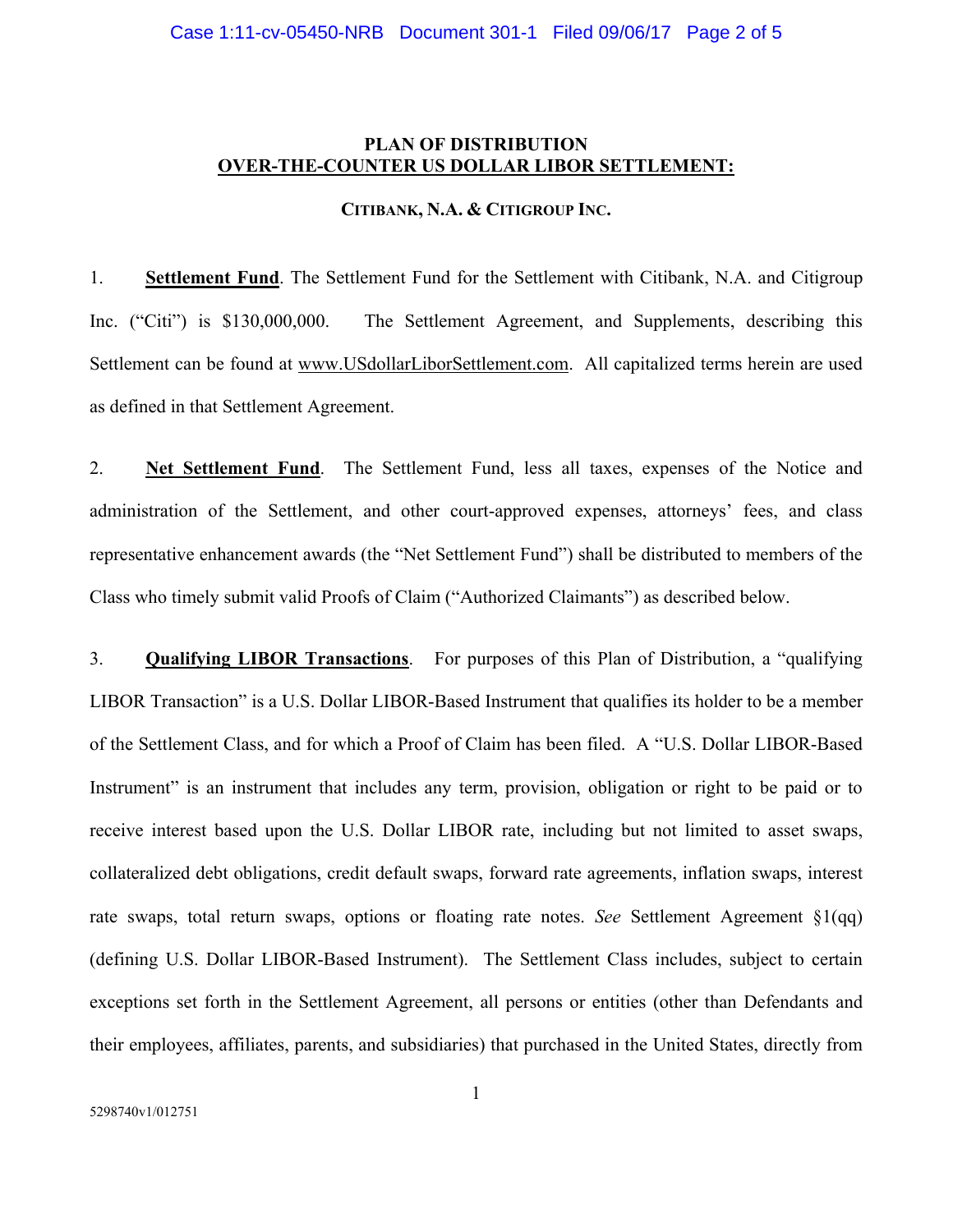## Case 1:11-cv-05450-NRB Document 301-1 Filed 09/06/17 Page 3 of 5

a Defendant (or a Defendant's subsidiaries or affiliates), a U.S. Dollar LIBOR-Based Instrument and that owned the U.S. Dollar LIBOR-Based Instrument any time during the period August 2007 through May 2010 (the "Class Period"). *See id.* §3(a)(b) (defining Class).

4. **Proof of Claim**. In order for an instrument to be a qualifying LIBOR Instrument, and to earn benefits from the Settlement Fund, a Class Member must submit a timely Proof of Claim that is accepted in whole or in part by the Claims Administrator.

5. *Pro Rata* **Claim.** The Claims Administrator will determine the *Pro Rata* Claim of each Authorized Claimant by calculating each Authorized Claimant's *pro rata* share of the Net Settlement Fund. This will be calculated in the following three steps:

a. First, each Authorized Claimant's "overall notional stake" is calculated. The notional stake of a qualifying LIBOR Instrument equals the sum of the "suppressed daily underpayments" for that instrument. An Authorized Claimant's overall notional stake equals the sum of the notional stakes for each of its qualifying LIBOR Instruments. The suppressed daily underpayments for an instrument are calculated as follows:

For each day during the class period when the Claimant had the right to be paid or to receive interest based upon the U.S. Dollar LIBOR rate, the suppressed daily underpayment equals: the dollar amount of the LIBOR-based payment that was due to the Claimant that day (using historical reported LIBOR rates and payment frequency) multiplied by the magnitude of suppression applicable for that day and then divided by the historical reported LIBOR rate for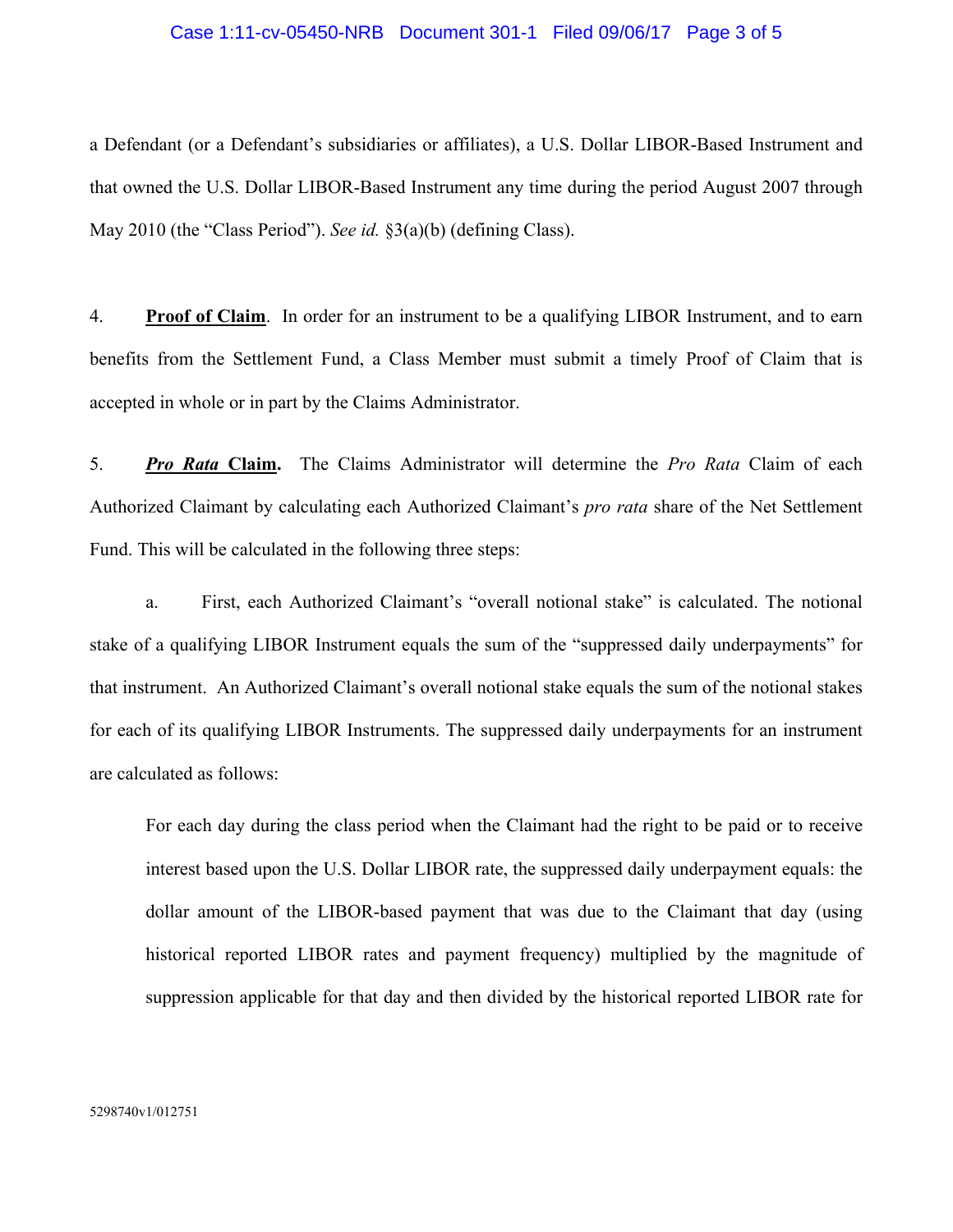that day. $<sup>1</sup>$ </sup>

For example, if an Authorized Claimant had a qualifying interest-rate swap, executed on January 1, 2007, paid annually, where it was due 3 LIBOR-based payments during the Class Period, measured for each day by the notional amount (\$1 million) multiplied by the historical 1-month USD LIBOR rate for that day (reported as 3%, 4%, and 3.5% respectively), then the dollar amount of the LIBOR-based payments due to the Claimant for each of those days was \$30,000, \$40,000, and \$35,000 respectively. If LIBOR was suppressed by .1%, .15%, and .2% during those 3 days respectively, then the notional stake of that instrument would be \$4,500, calculated as follows:

Suppressed daily payment (Day 1): (LIBOR payment =  $$30,000$ ) \* (suppression: .001) / (1month USD LIBOR rate for that  $day = 0.03$ ) = \$1,000

Suppressed daily payment (Day 2): (LIBOR payment =  $$40,000$ ) \* (suppression: .0015) / (1month USD LIBOR rate for that  $day = 0.04$  = \$1,500

Suppressed daily payment (Day 3): (LIBOR payment =  $$35,000$ ) \* (suppression: .002) / (1month USD LIBOR rate for that  $day = 0.035$  = \$2,000

Total suppressed daily payments: \$4,500.

b. Second, each Authorized Claimants "*pro rata* share" is calculated. This is calculated by dividing each Authorized Claimant's overall notional stake by the sum of the overall notional stakes of all Authorized Claimants. For example, if an Authorized Claimant has an overall

 $\overline{a}$ 

 $1$  The magnitude of suppressions for a day is based on the weekly average of suppression for that tenor, as reported in the expert modelling offered on behalf of the OTC plaintiffs, and as adjusted to reflect tenors and periods not reported on in that report. Prior to the date when the Proof of Claim is due, a chart depicting the weekly averages of suppression for each tenor will be posted on the website. If the transaction requires both parties to make LIBOR-based payments (e.g., a basis swap), then the but-for payments will be calculated in both directions and netted.